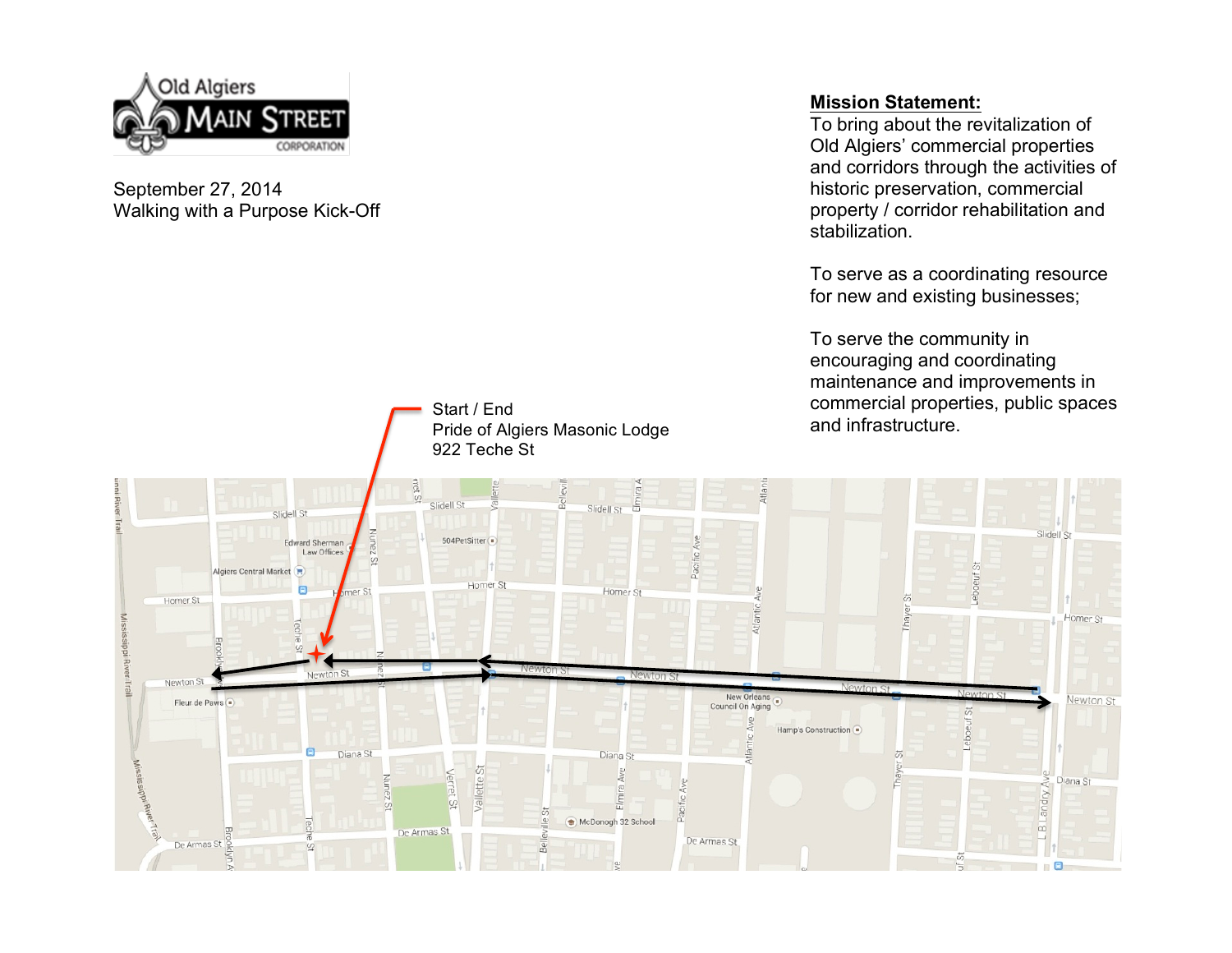

#### Walking with a Purpose Week 2 – Teche Street Corridor

Saturday October  $4<sup>th</sup>$  8:00 am Tuesday October  $7^{th}$  7:30 am<br>Thursday October  $9^{th}$  5:30 pm Thursday October 9<sup>th</sup>

### **Mission Statement:**

To bring about the revitalization of Old Algiers' commercial properties and corridors through the activities of historic preservation, commercial property / corridor rehabilitation and stabilization.

To serve as a coordinating resource for new and existing businesses;

To serve the community in encouraging and coordinating maintenance and improvements in commercial properties, public spaces and Start / End<br>Pride of Algiers Masonic infrastructure.

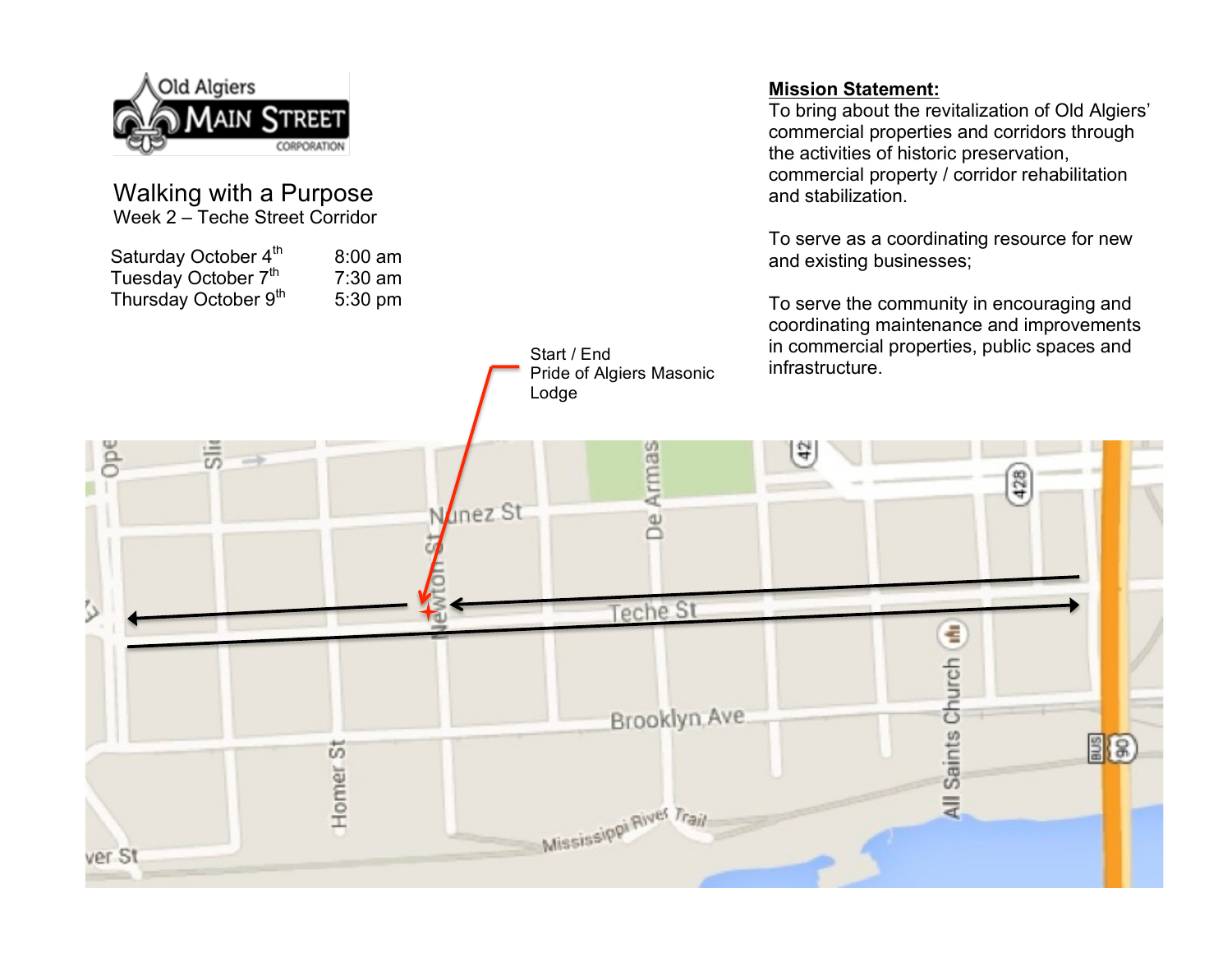

## Walking with a Purpose Week 3 – Newton Street Corridor – Part 2

| Saturday October 11 <sup>th</sup> | $8:00$ am |
|-----------------------------------|-----------|
| Tuesday October 14th              | $7:30$ am |
| Thursday October 16th             | 5:30 pm   |

## **Mission Statement:**

To bring about the revitalization of Old Algiers' commercial properties and corridors through the activities of historic preservation, commercial property / corridor rehabilitation and stabilization.

To serve as a coordinating resource for new and existing businesses;

To serve the community in encouraging and coordinating maintenance and improvements in commercial properties, public spaces and infrastructure.

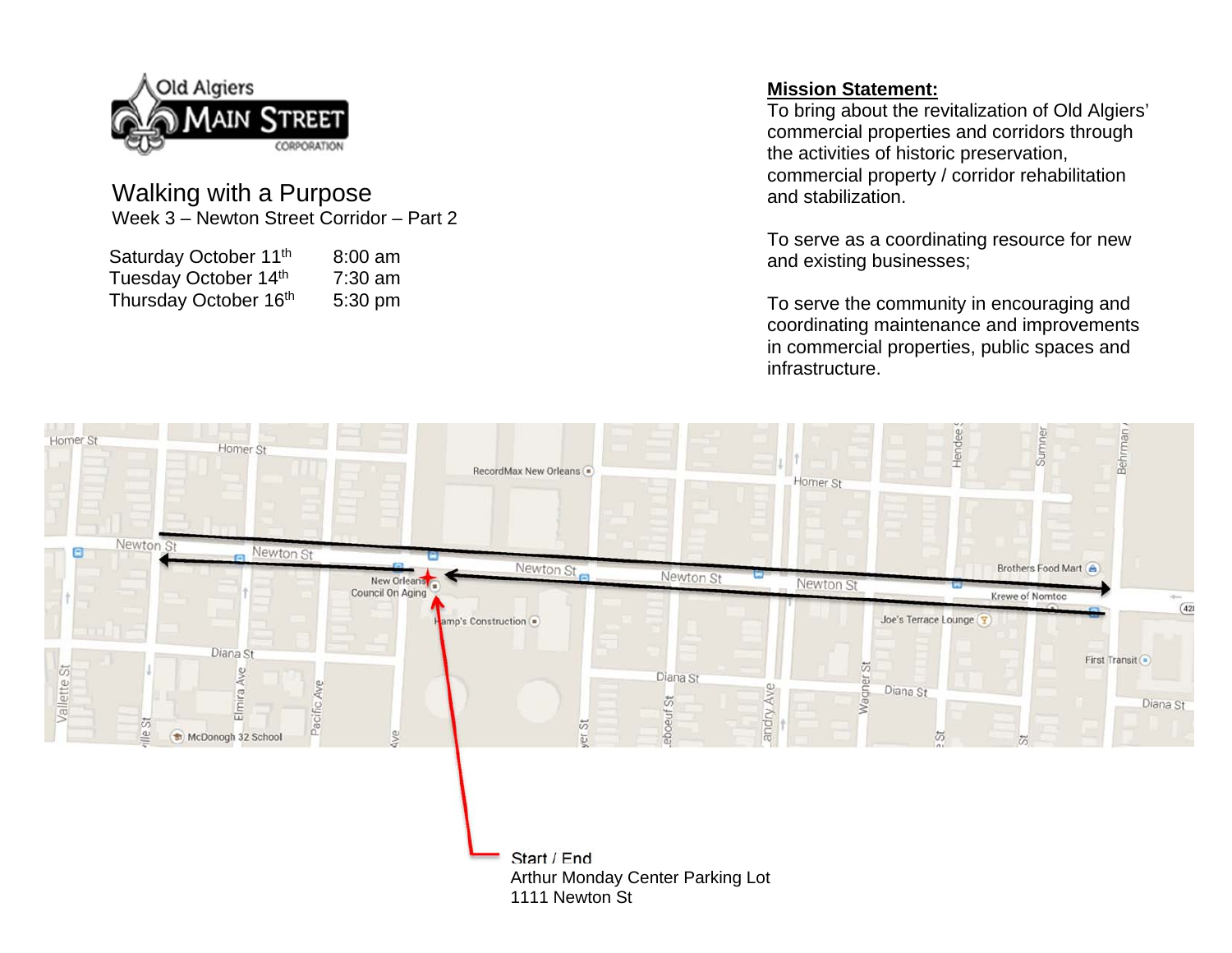

# Walking with a Purpose Week 4 – Riverview

| Saturday October 18th            | $8:00$ am |
|----------------------------------|-----------|
| Tuesday October 21 <sup>st</sup> | $7:30$ am |
| Thursday October 23rd            | 5:30 pm   |

## **Mission Statement:**

To bring about the revitalization of Old Algiers' commercial properties and corridors through the activities of historic preservation, commercial property / corridor rehabilitation and stabilization.

To serve as a coordinating resource for new and existing businesses;

To serve the community in encouraging and coordinating maintenance and improvements in commercial properties, public spaces and infrastructure.

Contact: Karri Maggio 504-908-8476 klmaggio@gmail.com 912 Brooklyn St, New Orleans, LA www.oldalgiersmainstreet.org



Start / End Arthur Monday Center Parking Lot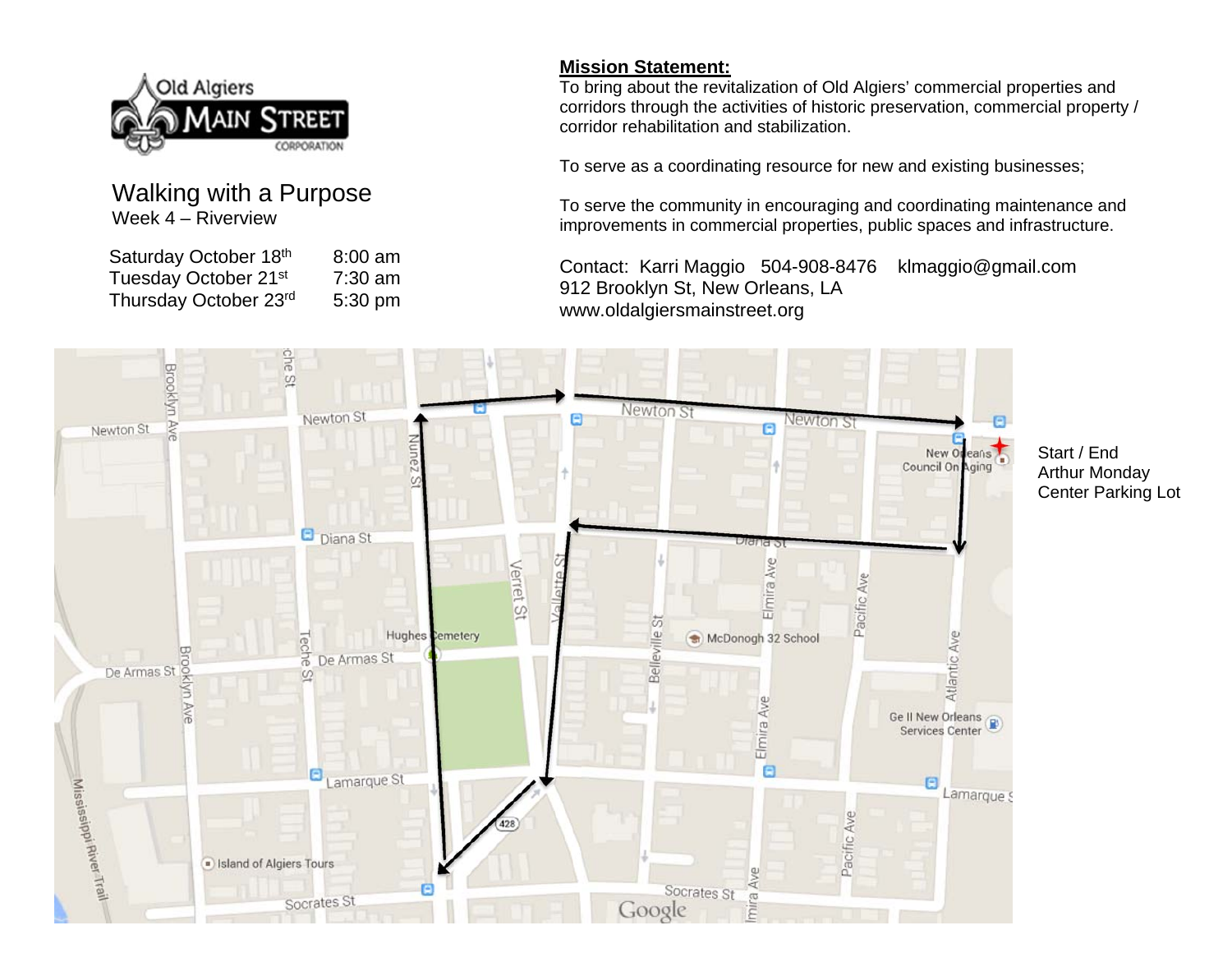

## Walking with a Purpose Week 5 – Algiers Point

| Saturday October 25th | $8:00$ am |
|-----------------------|-----------|
| Tuesday October 28th  | $7:30$ am |
| Thursday October 30th | 5:30 pm   |

#### **Mission Statement:**

To bring about the revitalization of Old Algiers' commercial properties and corridors through the activities of historic preservation, commercial property / corridor rehabilitation and stabilization.

To serve as a coordinating resource for new and existing businesses;

To serve the community in encouraging and coordinating maintenance and improvements in commercial properties, public spaces and infrastructure.

Contact: Karri Maggio 504-908-8476 klmaggio@gmail.com 912 Brooklyn St, New Orleans, LA www.oldalgiersmainstreet.org

> Start / End Delcazel Playground Opelousas Avenue